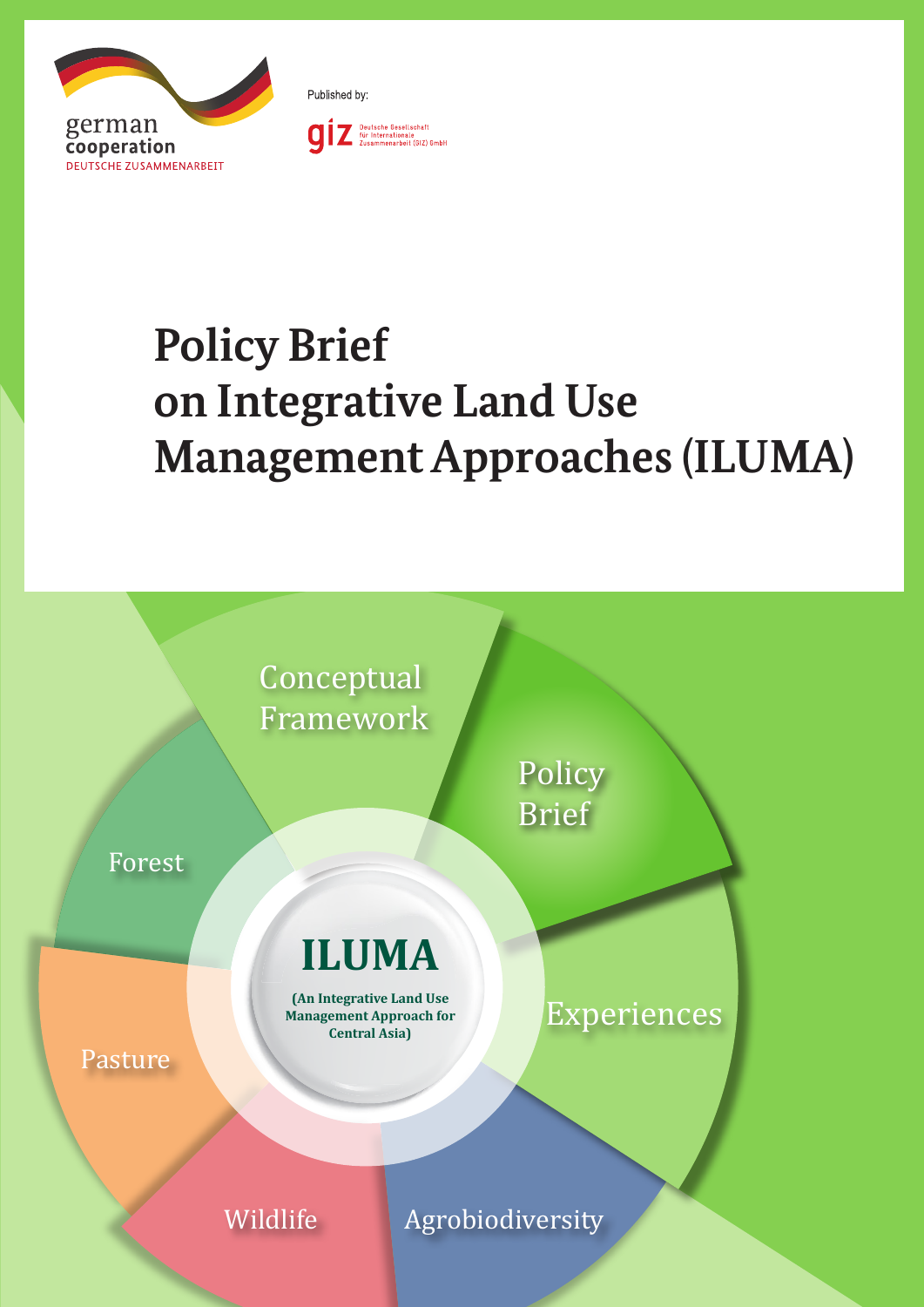## Policy Brief on Integrative Land Use Management Approaches (ILUMA)

*By examining all uses of land in an integrated manner, it makes it possible to minimize conflicts, to make the most efficient trade-offs and to link social and economic development with environmental protection and enhancement, thus helping to achieve the objectives of sustainable development.* 

*(United Nations Conference on Environment and Development, Rio de Janeiro, 1992).* 

#### **1. Land degradation and climate change in Central Asia**

Appropriate land use is crucial for sustaining ecosystem services, ensuring environmental sustainability and maintaining agricultural productivity. The land-use sector also plays a central role in climate change mitigation and adaptation as it is both the sink and the source of greenhouse gas (GHG) emissions. Transitions in global and regional land use are found in all pathways limiting global warming to 1.5°C (IPCC, 2018). In 2014 CO $_{\textrm{\tiny{2}}}$  emissions from forests and soils, which were released due to land-use changes, made up 5 percent of the total greenhouse gas emissions (Edenhofer and Jakob, 2017).

The countries of Central Asia face common problems regarding land use, in particular land degradation and desertification<sup>1</sup>. Of the 399.4 million hectares of land in Central Asia, about two thirds are dry land with extreme biophysical constraints common to arid and continental climate zones (Gupta et al., 2019; Quillérou et al., 2016). Extensive land degradation, loss of soil fertility, overgrazing, deforestation and loss of biodiversity are driven by anthropogenic pressure from unsustainable agricultural and grazing practices and overusing forest resources. It is estimated that land degradation affects 4-10 percent of crop land, 27- 68 percent of pastures and 1-8 percent of the forests in Central Asia (Quillérou et al., 2016).

A significant part of the population of the five countries in Central Asia (Kazakhstan, Kyrgyzstan, Tajikistan, Turkmenistan and Uzbekistan) relies upon land resources to sustain their livelihoods. Pastures, cropland and forests are the basis for food security and provide income opportunities for many people in the region. About 60 percent of the region's population lives in rural areas and depends upon land and its respective ecosystems. Development based upon these ecosystems therefore plays an important role in fostering national economic development.

In addition to the widespread degradation of productive land resources, climate change will further increase pressure upon the Central Asian countries

| Country      | <b>Population in 2017</b> |                 |                               | <b>GDP</b>          |                                       | <b>Employment</b> in<br>agriculture in 2016 [%] |          |
|--------------|---------------------------|-----------------|-------------------------------|---------------------|---------------------------------------|-------------------------------------------------|----------|
|              | Total<br>[Million]        | Rural in<br>[%] | Urban in<br>$\lceil\% \rceil$ | per capita<br>[USD] | contribution<br>by agriculture<br>[%] | Male                                            | Female   |
| Kazakhstan   | 17.09                     | 46.8            | 53.2                          | 7715                | 4.8                                   | 19                                              | 17       |
| Kyrgyzstan   | 5.89                      | 64              | 36                            | 1078                | 14.9                                  | 28                                              | 32       |
| Tajikistan   | 9.0                       | 73              | 27                            | 796                 | 23                                    | 45                                              | 73       |
| Turkmenistan | 5.5                       | 49.2            | 50.8                          | 6389                |                                       | 19                                              | 17       |
| Uzbekistan   | 30.45                     | 63.4            | 36.6                          | 2111                | 17.6                                  | 30                                              | $27^{2}$ |

<sup>1</sup> According to the Ministry of Agriculture of Kazakhstan, 70 per cent of the country is considered degraded (Thevs, 2018).

2 Source for table: Thevs, 2018; NDS, 2015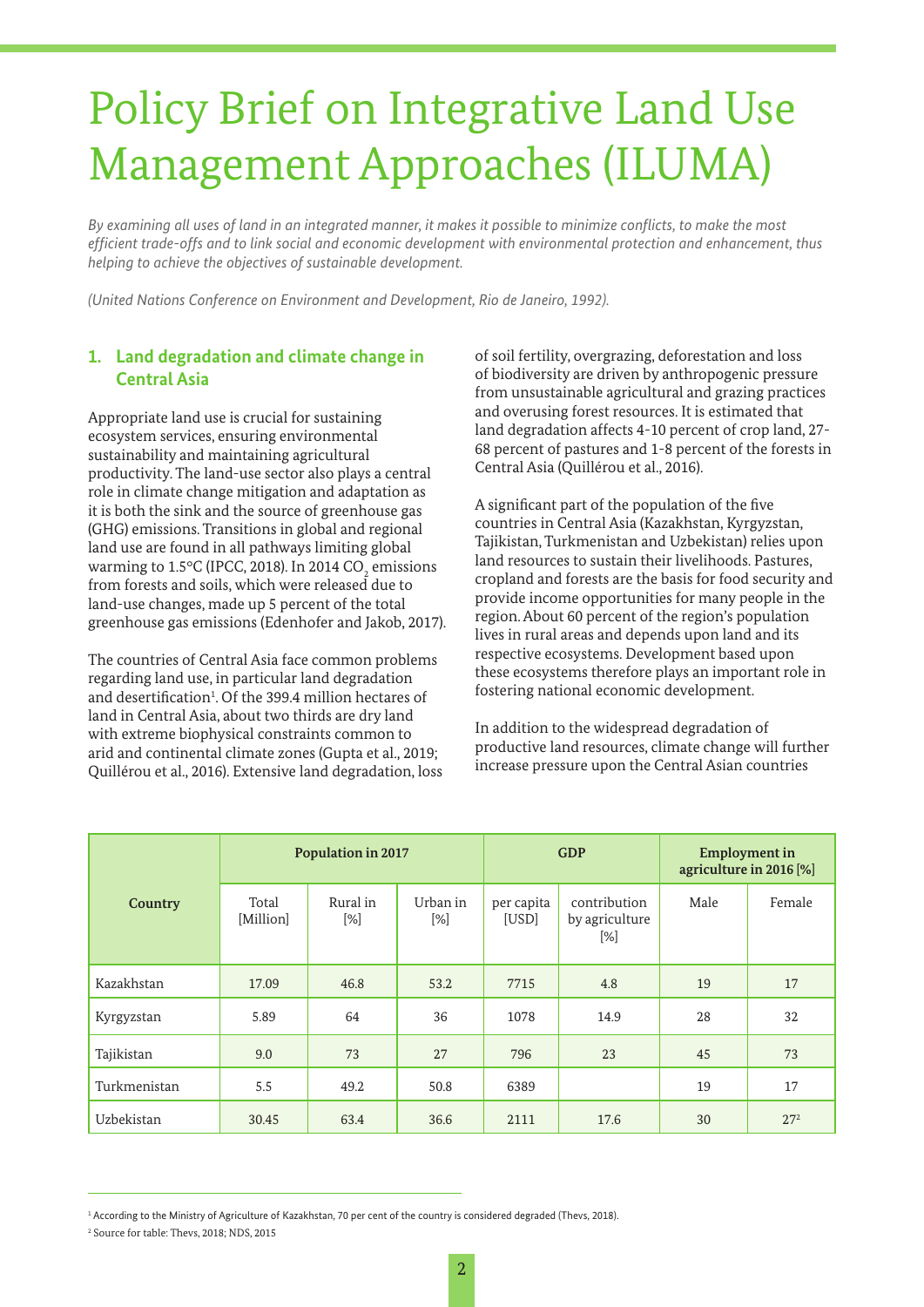to sustain the production base of sectors that depend upon land resources. Forecasts of the effects of climate change predict multiple threats, including extreme temperatures, the retreat of glaciers and disruptions in precipitation and snow melt patterns that change the hydrology of mountain rivers and cause water shortages, droughts and floods (ENVSEC, 2017; Fay et al., 2010; World Bank, 2014).

#### **2. Integrative Land Use and Management Approaches**

The implementation of land-based mitigation options is not only a technological challenge. Socio-economic, institutional, financial and environmental issues that differ across regions must be considered. Integrative land management approaches are based upon understanding landscapes as ecosystems comprising environmental, human, cultural, technological and institutional dimensions, amongst others. Potentially harmful effects of land-use changes are the result of complex interactions between these different dimensions. Hence, addressing only one dimension will not lead to sustained landscape management. Therefore, Integrative Land Use Management Approaches (ILUMA) address not just the key challenges of land management, which are related to desertification, land degradation or climate change adaptation, but also challenges related to the behaviour of people, their culture, interests and conflicts, the management of the environment, sector policies and organisational development, as well as technical solutions to prevalent problems (Izakovicová et al., 2017).

Central Asians have already accrued quite some experience in sustainable management of land resources. Oftentimes, these land resources are managed in immediate vicinity to each other, sometimes with trans-boundary impacts, or are even interwoven in common land-use systems, as, for instance, pastures and forests. Yet, in most cases the lessons-learnt and experiences of the approaches on land use end up not being used outside the specific interventions within which they were developed. To make better use of Central Asians' valuable experiences, these should be organized within a conceptual and operational framework designed to serve the following functions:

- As a tool to create a common understanding and vision on integrative land use management.
- As a framework to develop sector policies: guiding principles for integrative land use management.
- As a framework to design new programmes and projects.
- As a framework to monitor and evaluate ongoing programmes and projects in a strategic way.
- As a knowledge management tool.

ILUMA offers precisely such a "master" framework. The different dimensions considered by it are:

- 1. Institutions & Institutionalization: building strong institutions and institutionalizing core processes
- 2. Organisational Development: strengthening and developing effective organisations and performance based organisational mechanisms
- 3. Competence Development: strengthening core competences of key stakeholder for better performance
- 4. Knowledge Management: constantly improving knowledge management and fostering ongoing learning to better adapt to change
- 5. Socio-cultural relations: taking social relations and culture as strong foundations for integrative land use management
- 6. Planning & Monitoring: adequate planning, management and monitoring instruments, structures and processes
- 7. Economy & Financing: emphasizing economic viability and fostering economic development by sustainable investments
- 8. Environmental Conditions: consciously knowing and integrating environmental conditions and functions in land use management

These eight dimensions must be considered in one way or the other when making interventions related to land-use management, so as to ensure sustainability in the medium and long term.

In other words, whenever assessing whether a landuse approach will work, it should be assessed in terms of all the ILUMA dimensions: simply put, if one dimension is missing, the land-use approach will not work to its full extent. However, ILUMA is by no means rigid, as the extent to which the respective dimensions should be taken into consideration depends upon the status quo and must be determined by the respective decision-makers, e.g., policy makers, government officials or programme managers. Finally, there are of course many practical examples showing what historically has worked or not worked well, which can be used for the implementation of the ILUMA approach.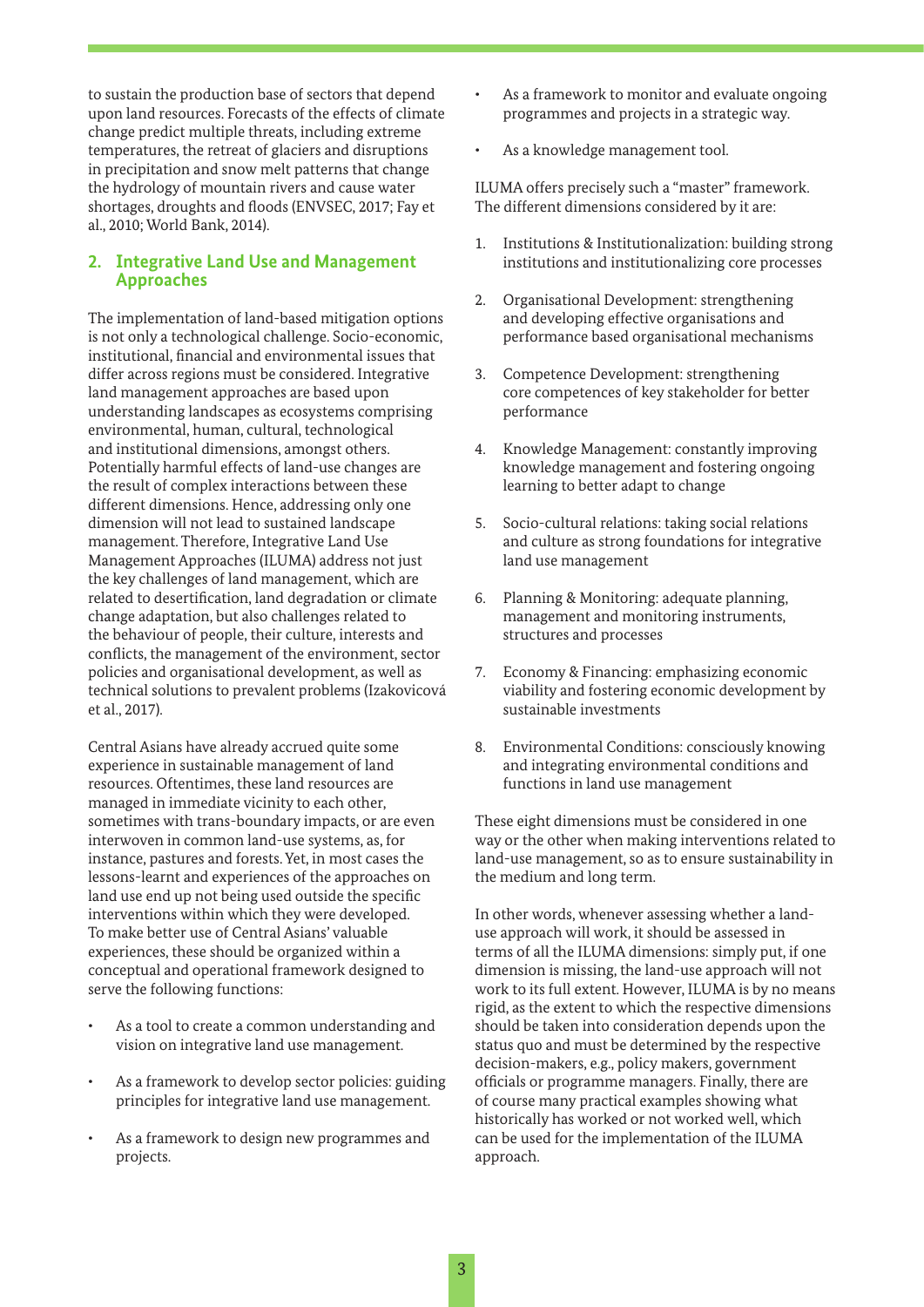## Integrative Land Use Management Approach for Central Asia (ILUMA)

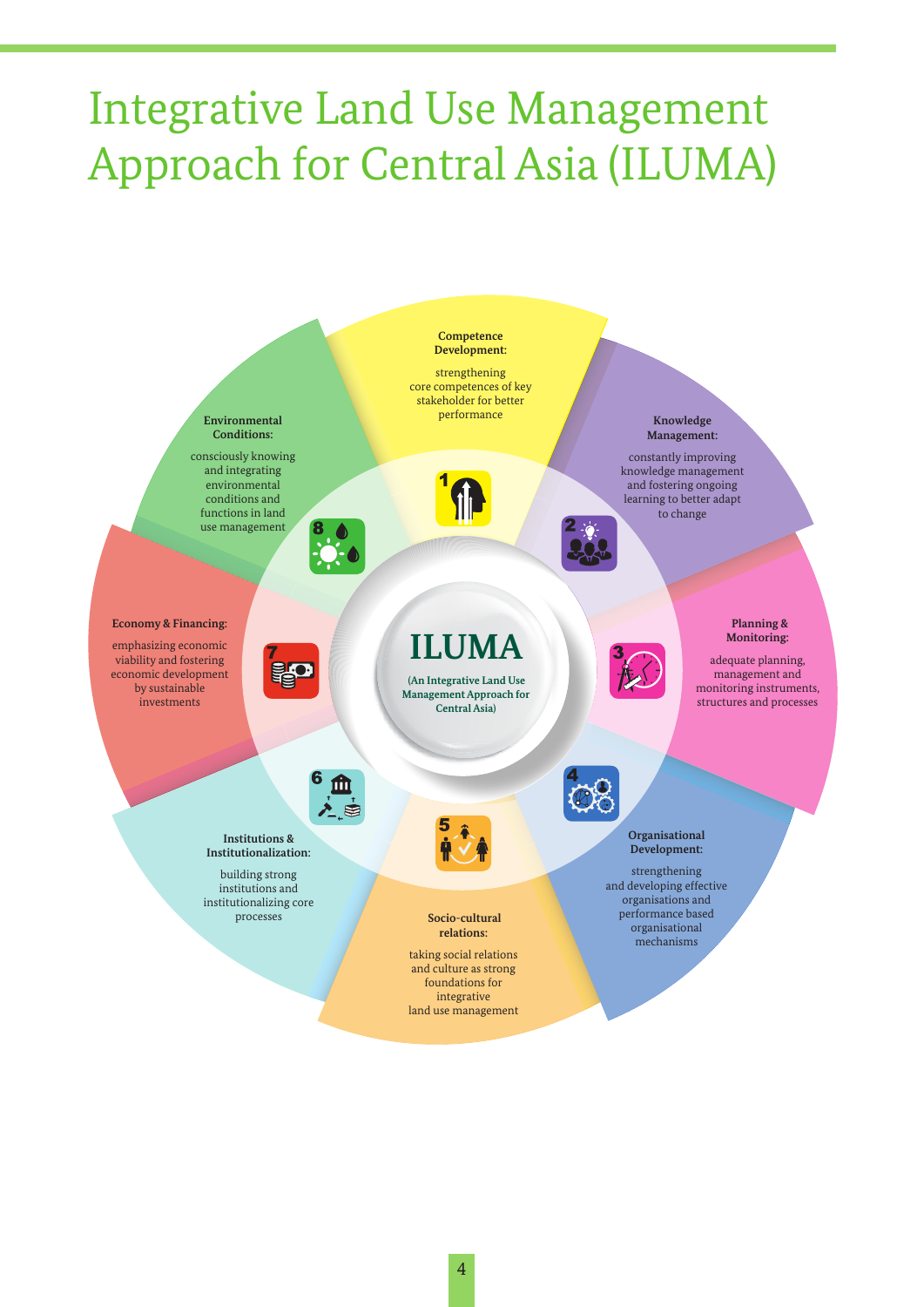### References:

Edenhofer, O., & Jakob, M. (2017). Klimapolitik: Ziele, Konflikte, Lösungen (Vol. 2853). CH Beck.

- Fay, M., Block, R. I., & Ebinger, J. O. (Eds.). (2010). Adapting to climate change in Eastern Europe and Central Asia. World Bank Publications. Washington D.C., USA. DOI: 10.1596/978-0-8213-8131-1.
- IPCC. (2014). Agriculture, Forestry and Other Land Use (AFOLU). Retrieved from: www.ipcc.ch/pdf/assessment-report/ar5/wg3/ipcc\_wg3\_ar5\_chapter11.pdf
- IPCC. (2018). Global Warming of 1.5°C. Retrieved from: https://ipcc.ch/report/sr15/
- Izakovicová, Z., Špulerová, J., & Petrovic, F. (2017). Integrated Approach to Sustainable Land Use Management. Environments 2018, 5, 37; DOI: 10.3390/environments5030037
- OECD, EAP Task Force Secretariat (2009). Environmental Cooperation in the Context of Green Growth. Quo vadis, Eastern Europe, Caucasus and Central Asia? Retrieved from: https://www.oecd.org/env/outreach/43845140.pdf (08.08.2018).
- ENVSEC Environment and Security Initiative (2017). Climate Change and Security in Central Asia Regional Assessment Report.
- Gupta, R., K. Kienzler, C. Martius, A. Mirzabaev, T. Oweis, E. de Pauw, M. Qadir, K. Shideed, R. Sommer, R. Thomas, K. Sayre, C. Carli, A. Saparov, M. Bekenov, S. Sanginov, M. Nepesov, and R. Ikramov (2009). Research Prospectus: A Vision for Sustainable Land Management Research in Central Asia. ICARDA Central Asia and Caucasus Program. Sustainable Agriculture in Central Asia and the Caucasus Series No.1. CGIAR-PFU, Tashkent, Uzbekistan. 84 pp.
- Quillérou, E., Thomas, R.J., Guchgeldiyev, O. , Ettling, S., Etter, H., & Stewart, N. (2016). Economics of Land Degradation (ELD) Initiative: Broadening options for improved economic sustainability in Central Asia. Synthesis report. Report for the ELD Initiative from the Dryland Systems Program of CGIAR c/o ICARDA, Amman, Jordan. Retrieved from: www.eld-initiative.org
- Thevs, N. (2018). Forest Landscape Restoration in the Caucasus and Central Asia (draft). Background paper for the Ministerial Roundtable on Forest Landscape Restoration in the Caucasus and Central Asia (21-22 June 2018, Astana, Kazakhstan). Retrieved from: https://www.unece.org/fileadmin/DAM/timber/ Forest\_Policy/Capacity\_building/FLR\_CCA\_challenges\_\_\_opportunities\_081018-ENG-edited.pdf
- UNEP DTU Partnership (2017). Guidance Note on how to design Transformational Mitigation Projects. A Checklist for Project Developers and Managers. Retrieved from: http://www.unepdtu.org/-/media/Sites/ Uneprisoe/Publications%20(Pdfs)/Guidance-Note\_Transformational-Mitigation-Projects\_Aug2017. ashx?la=da (08.08.2018)
- UNEP DTU Partnership (2015). Transformational Change for Low Carbon and Sustainable Development. Retrieved from: https://www.transparency-partnership.net/sites/default/files/21635\_unep\_ transformational\_-\_web.pdf (08.08.2018)

United Nations. Conference on Environment and Development. Agenda 21. Rio de Janeiro, Brazil. 1992.

World Bank. (2014). Turn Down the Heat: Confronting the New Climate Normal. Washington, DC: World Bank. License: Creative Commons Attribution—Noncommercial—No Derivatives 3.0 IGO (CC BY-NC-ND 3.0 IGO).